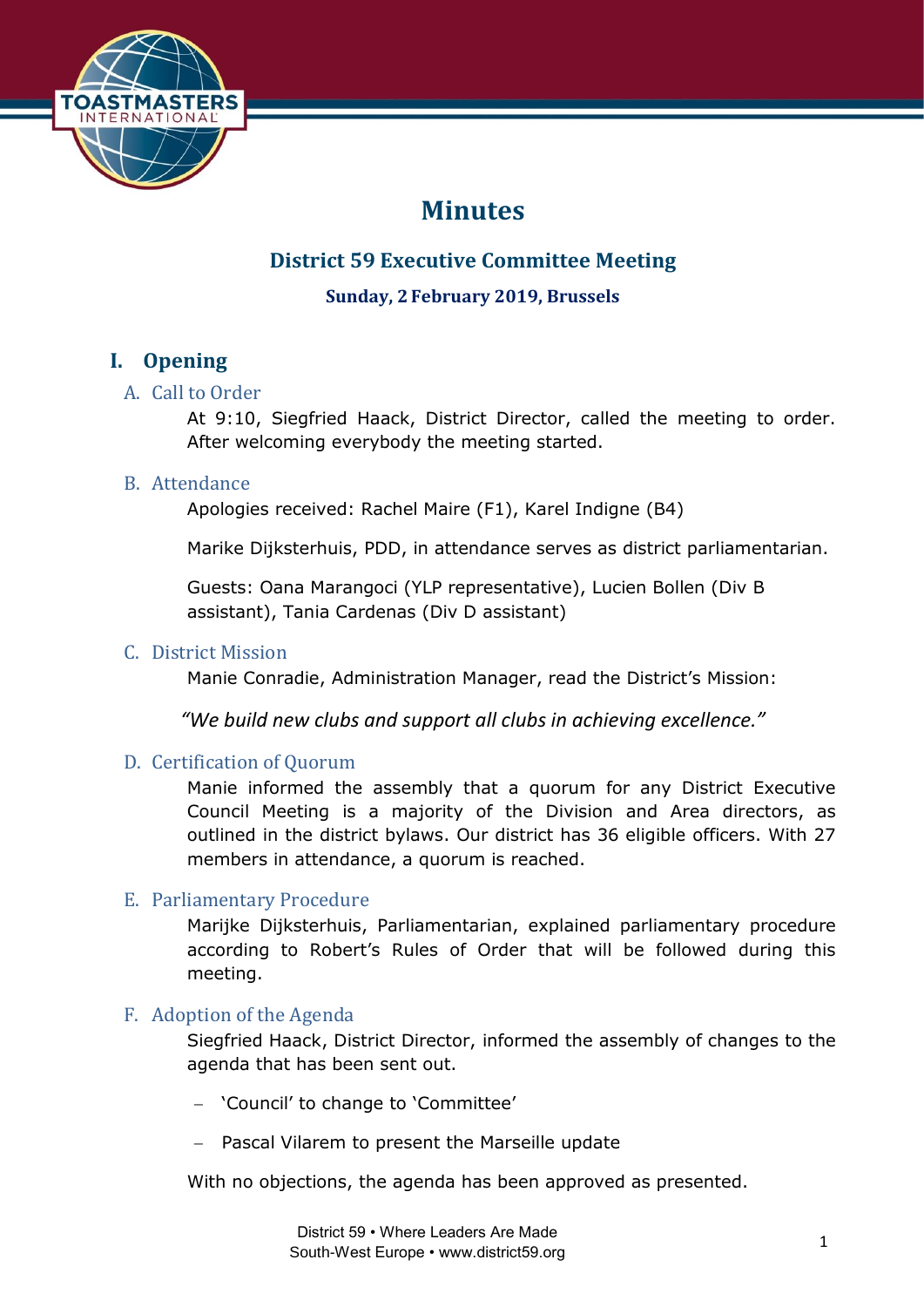## G. Approval of the previous minutes

Without any objections, the minutes has been approved without any amendments.

#### H. Program Quality report

The PQD wears many hats. An overview of the DCP status were presented.

Division E were highlighted as Pathways champs.

Pathways: Please ask Jaap Russchenberg and his team if there are anything that is not clear, or if help is needed. Jaap did a survey and found that too many club officers are not enrolled: 69% are enrolled. Area directors are asked to encourage club officers to enrol.

Clubs that have a Pathways assistant, have also shown to be more successful clubs.

If you need French material ask.

Erik Hesselink gave feedback on a Pathways café they held and says that it is going really well.

Speechcraft: It has proven to be a good tool used in struggling clubs to strengthen the club. New updated manuals to be available soon

YLP: Please start a program in your division if you have not yet. The impact is amazing. Schools, prison, … The YLP Masterclass that was held during the Allegro Cruise was a big success. Marseille will have YLP contest

Speaker to trainer, the secret is practice, practice, practice.

The slides as presented can be downloaded from [http://bit.ly/Brussels\\_DECM.](http://bit.ly/Brussels_DECM)

## I. Club Growth report

Mandate to focus on 2 things: payments and paid clubs

Current status: 3362 membership payments received 6763 needed for presidents distinguished

20/20 challenge: the first 20 clubs to submit 20 membership payments will receive €50 voucher for a pizza party

Talk up TM running – February to March. The first 5 clubs to achieve this award to receive €100 voucher for the TM store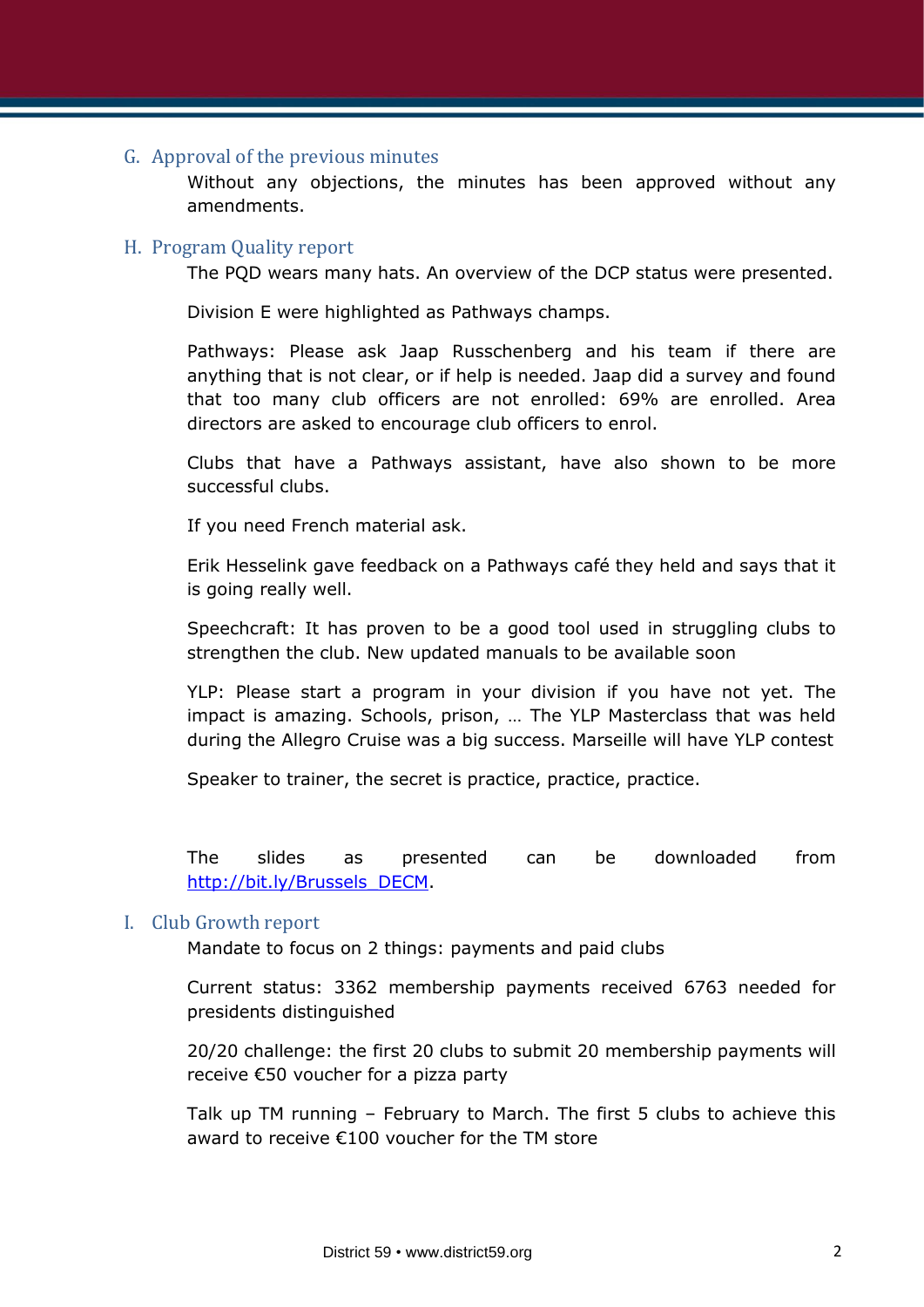Paid clubs: paid 114 today. 3 clubs to receive support to solve some problems. A total of 123 paid clubs required for the district to achieve President's Distinguished.

4 new clubs already chartered this year.

Prospective clubs: 29 leads in the district. All club sponsors have been contacted to offer support and material to help in the charter proses.

15 have already submitted their Application to Organise, and are recognised as official prospective clubs. If an application has not been submitted, please do so that the clubs are taken into the dashboard and receive the new charter kit. It also helps to follow up on the progress.

Mariana Florea (PFC) Any current member are asked to help by giving speeches in Prospective clubs, these are counted as official speeches and counted for progress in the traditional and Pathways programs.

The district has 10 weak clubs (clubs with less than 12)

€50 marketing support for understrength clubs

5 prospect clubs with sponsors and mentors appointed

7 club coaches has been appointed for the 10 weak clubs appointed. For the other 3, please help them find a coach. In Kuala Lumpur it was announced that coaches will receive credit as district officer for the Traditional program before 30 June 2020.

No slides were presented.

## J. Public Relations report

Updated strategy goals were presented, to highlight what has been done and asking for input for the last few months.

Three goals:

Goal 1: Enhanced internal and district communication

- LinkedIn updates
- Regular social media and mail chimp (twice per month). Announced that D59 can include division and area info in the mailings.
- Social media consultation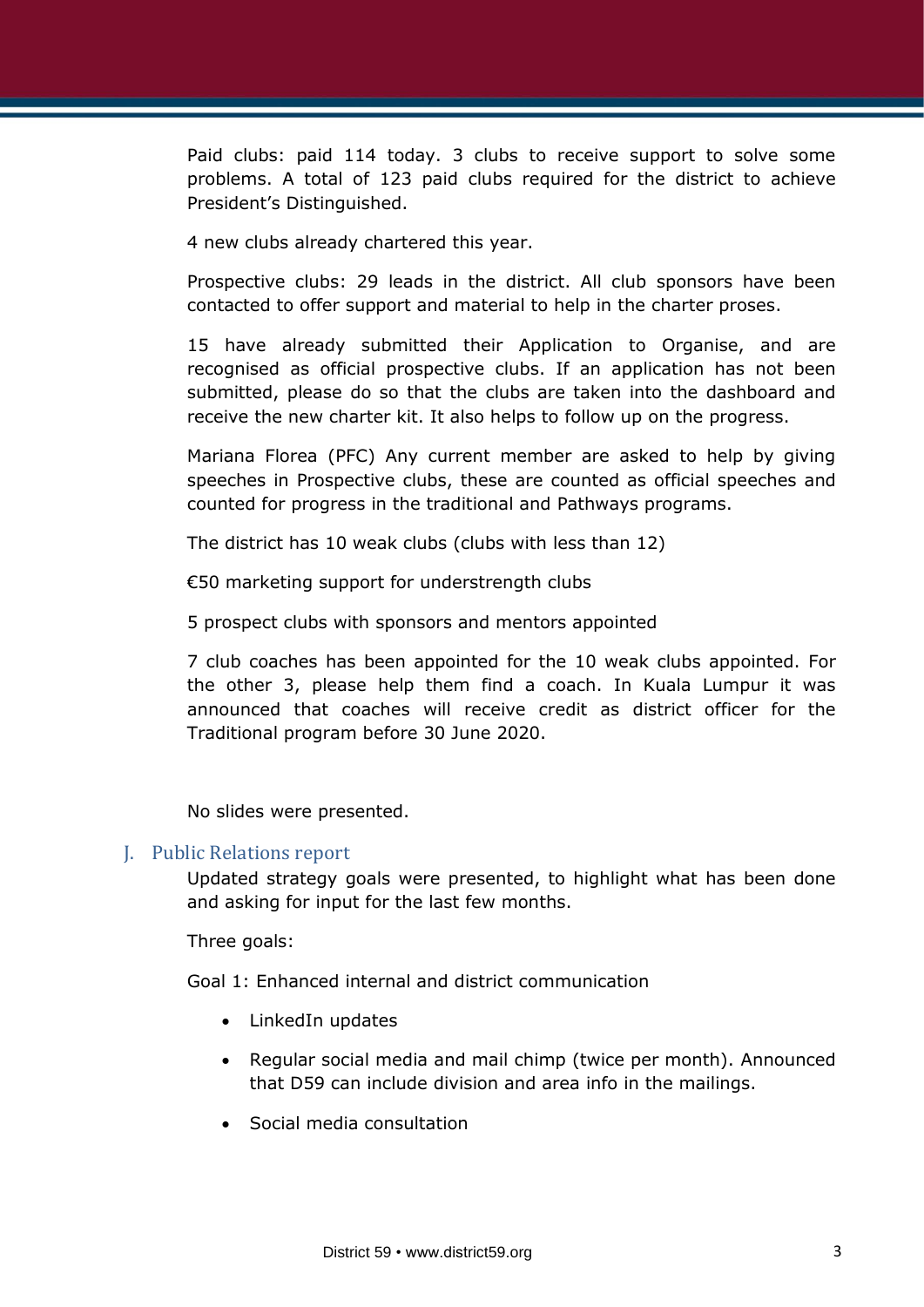Wants to spend all the marketing money, it is there to be used for the benefit of the district.

Goal 2: Building PR capacity

- Special PR training
- Community of practice
- PR how to guides launched. Room for two more suggestion to be included
- PR Contest running

Goal 3: External audiences

- FB growth of 20:, linked in grew by 85%, twitter kept alive
- YouTube masters activated
- Website: looking at potential ways to consider new ways to approach the aesthetics

The slides as presented can be downloaded from [http://bit.ly/Brussels\\_DECM](http://bit.ly/Brussels_DECM)

## K. Finance report

Accounting should be as easy as 1-2-3, but it is not

The process of submission and approval was explained, and it was pointed out that there is a lot done behind the scenes.

The audit committee still to perform duties

The current financial status is presented. The report presented is an internal (D59) report. The Intact accounting system is the final truth however. The report presented is up to date until 20 December

The 'Other expenses' entry on the report refers to money spent by TMI in our favour. It is not clearly known how this money is spent.

Membership dues are 3k higher than expected, less money has been spent that expected

The slides as presented can be downloaded from [http://bit.ly/Brussels\\_DECM](http://bit.ly/Brussels_DECM)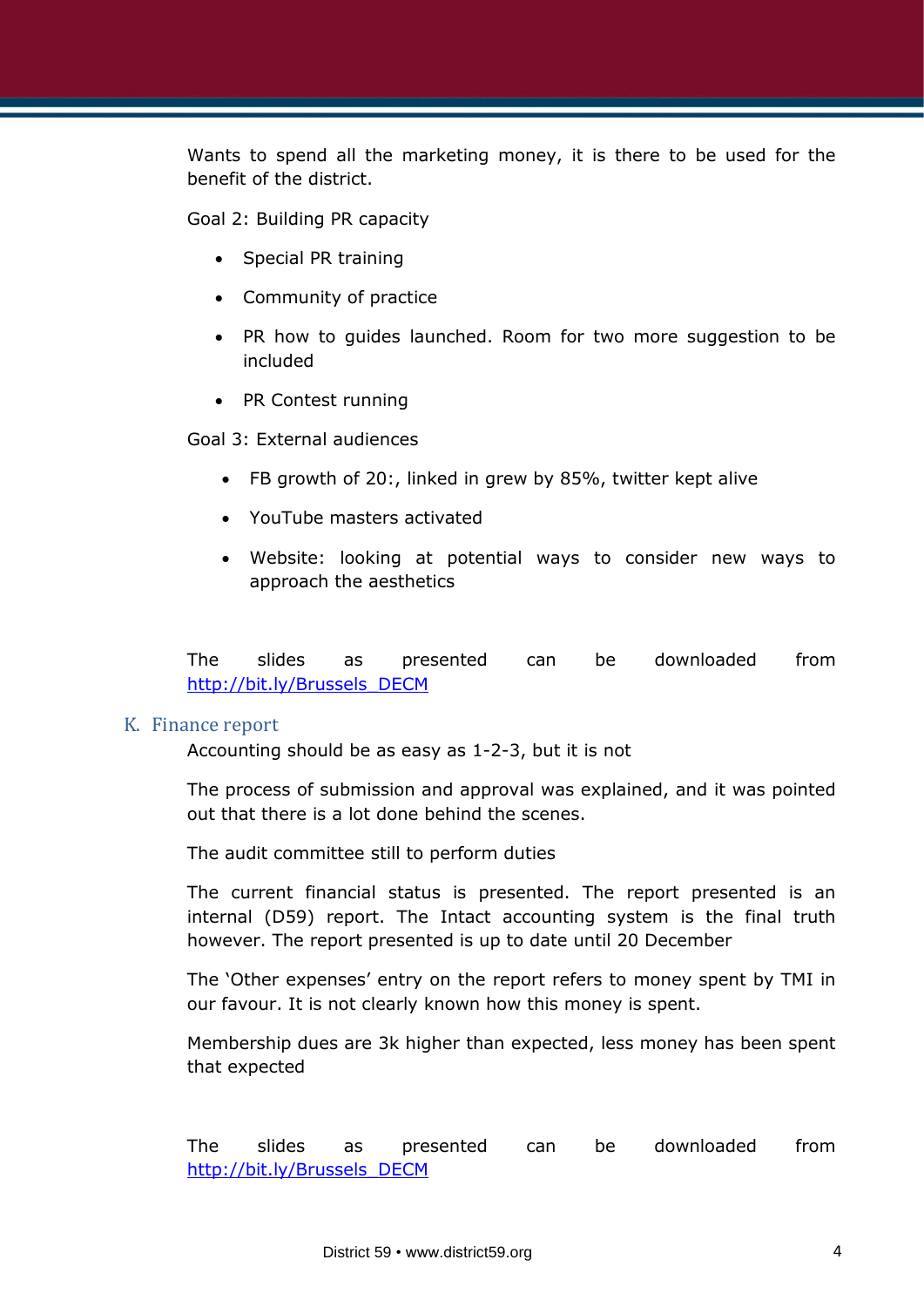## L. IT Managers report

Pieter-Jan Drouillon introduced himself to the committee as a new member of the team.

The IT manager is a supporting role and can provide help with Easyspeak, Club, area and country websites.

Miscellaneous: if there are any question related to IT, please ask if you need advice or IT tools.

There are some Easy speak issues that are being looked in to.

The D59 Website is to be rebuilt

He can be contacted at [itm@district59.org.](mailto:itm@district59.org)

The slides as presented can be downloaded from [http://bit.ly/Brussels\\_DECM](http://bit.ly/Brussels_DECM)

#### M. Q&A

**Jean-Phillipe**: Triple crowns: What is the procedure to receive the TCs of the previous year. **Colleen**: All TC are up to date for last year and this year.

**Marta**: Members can pay for the whole year at once. How does that skew the budget? **Frank**: It would not skew the budget, the budget is made up on year basis. We cannot however determine which part has been paid for the full year or not. Frank will follow up

**Eric**: Pathways – what is the status of pathways? It is not clear in div E what is happening. **Colleen**: Jaap receives a monthly report from PQD received from TMI on the currents status. If there are questions please contact PQD.

**Mariana**: Some problems with Concur are experienced, not clearly understanding how it should be used. Information for rejected reimbursement requested. Siegfried and Frank will follow up on this problem. If anybody has problems please contact Siegfried.

**Laetitia**: Will the VP PR webinar count for DCP? Training has to be an official training not only the breakout session:

**Alain**: Are reimbursed for the Brussels weekend? **Frank**: Yes, according to the financial guidelines.

**Marta**: Please resend financial guidelines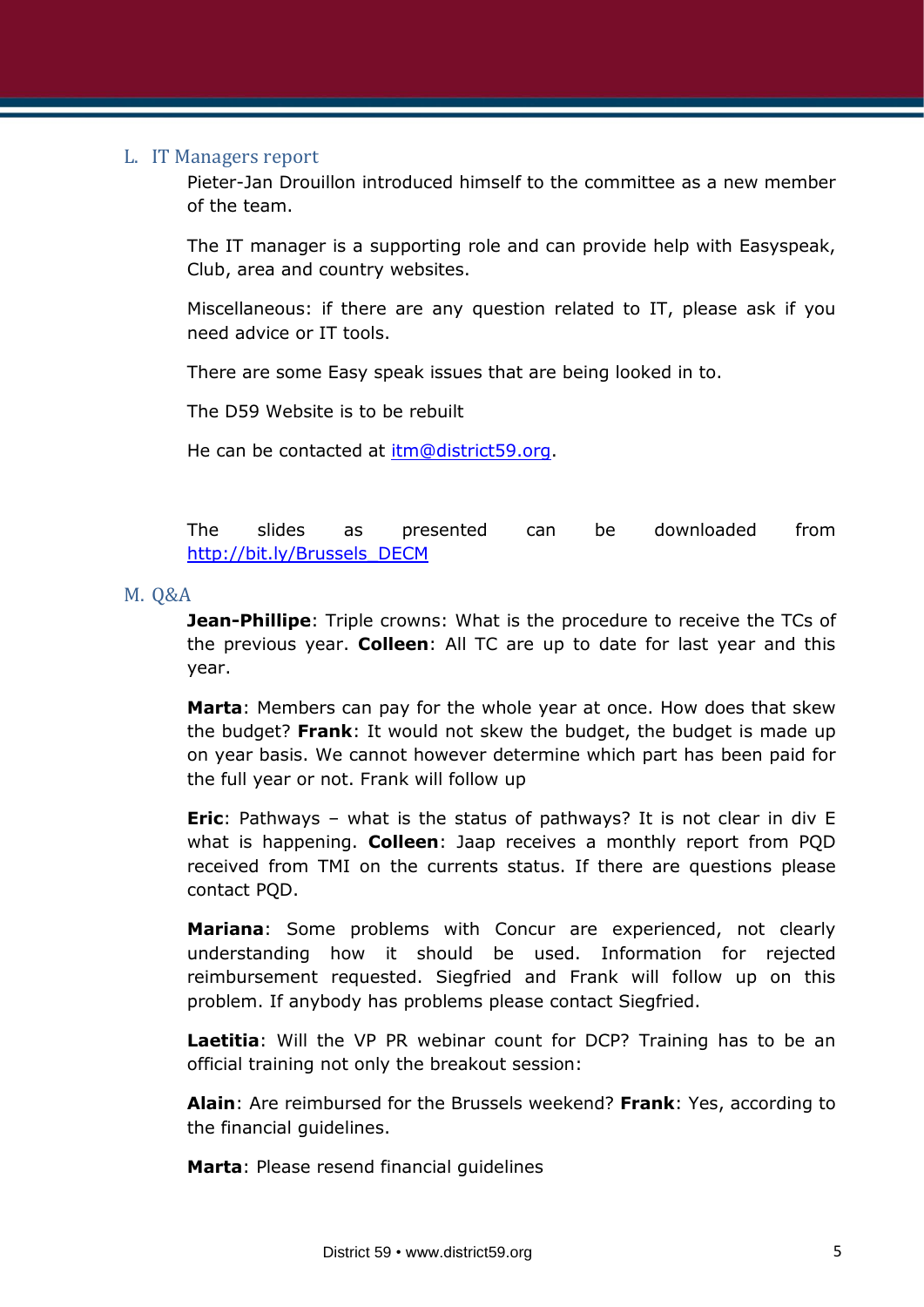**Jean-Phillipe**: Could the PQD please tell more about the e-learning that was mentioned? **Colleen**: The only information available is that it is coming. The intent is however to prepare for the in person training. All manual material will be included in e-learning, so that the in person training can be focussed on skills and hands on.

**Anthony**: Will there be another 20/20 challenge in March/April? **Robert:** Yes

**Anthony:** Where are the PR guides that was mentioned? **Helena:** They are not published on the website yet. There is one that has been published and was announced on FB.

**Fabien:** Speechcraft - Is it still an official TM program? Would like to have it in French. **Colleen:** It is being rewritten to include Pathways and is still valid.

### N. Division directors' reports

Next the Division directors' updates were presented. The slides that were received can be downloaded from [http://bit.ly/Brussels\\_DECM](http://bit.ly/Brussels_DECM)

## **Alain Méric for division A (no slides)**

Presented an executive report

Achievements: quality as goal focussing on Pathways

First TLI was success

Division workshops?

Division drive by Pascal implemented

**Challenges** 

Team change assistant CQ and PR left the team

Reduced to single monthly e-mail with a list of division events. Found that it works well

#### **Valbona Zefi for division B (had slides)**

A break down of the division and areas were presented.

Goals of Division B

1. Strengthening the existing clubs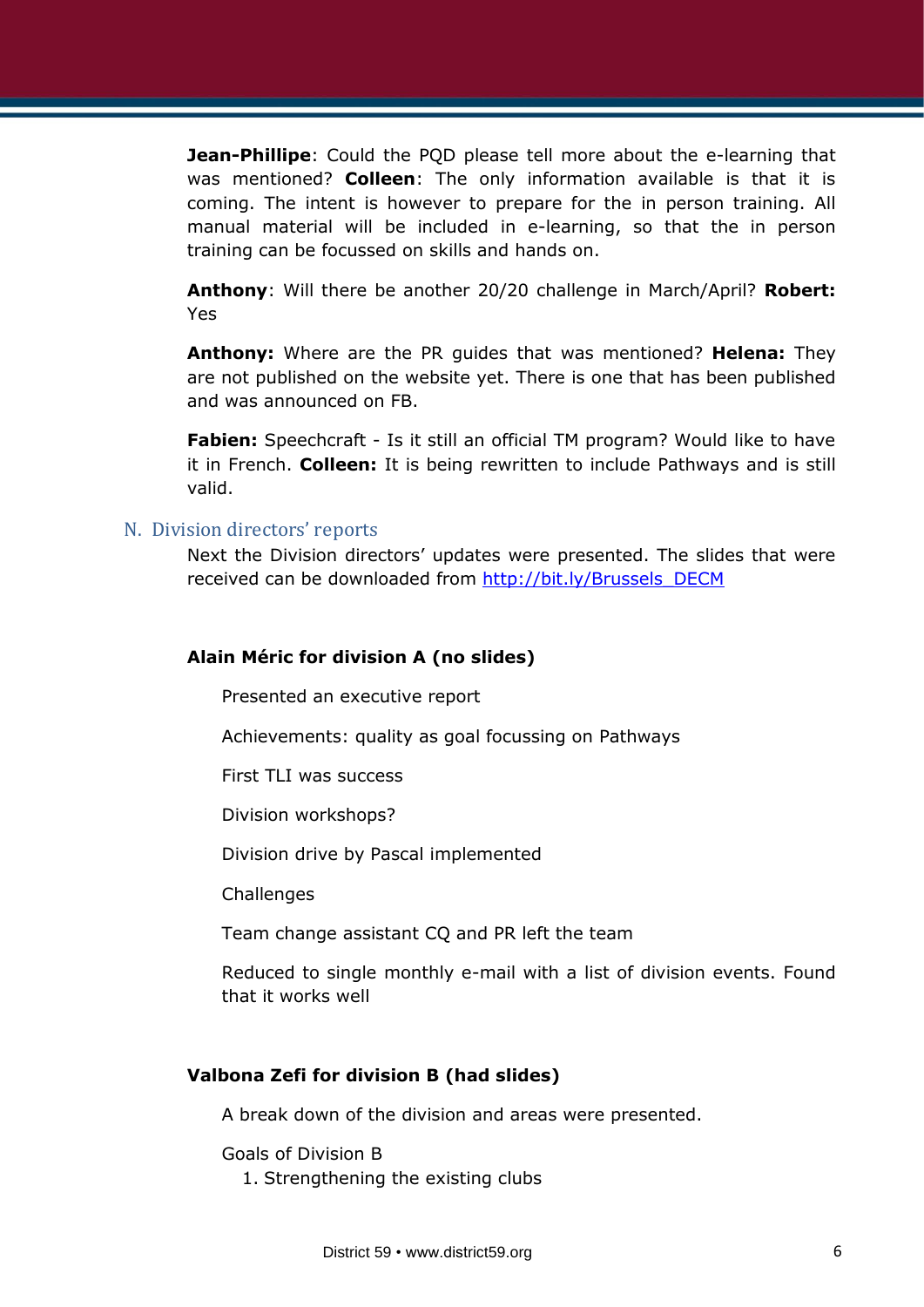- 2. Support the creation of new clubs
- 3. Strengthening the network & training quality

Pointed out that 100% of area reports has been submitted.

A detailed presentation of the division goals were presented to the assembly.

The next COT will be in June.

#### **Happy members motivates us**

#### **Erik Hesselink for division C (had slides)**

One change in team Milena moved out of Division

24 reports on time, all payments on time

5 pathways cafes (one per area), pathways WhatsApp group, and Jaap

Steady growth of membership, with 7 prospect clubs

No weak clubs, one close, and few under strength

#### **Jean-Phillipe Stijns for division D**

New IT manager, and looking for new PR manager

Dashboard:

New district, new division, Pathways makes it difficult, setting reasonable expectations

Presents a few challenges for Div D.

## **Muktha Muralee for division E**

Family is key

Many events with good attendance

Wants to bring back Speaker to Trainer

All events were free

Strong educational pull in the division

Reduces <20 clubs from 6 to 3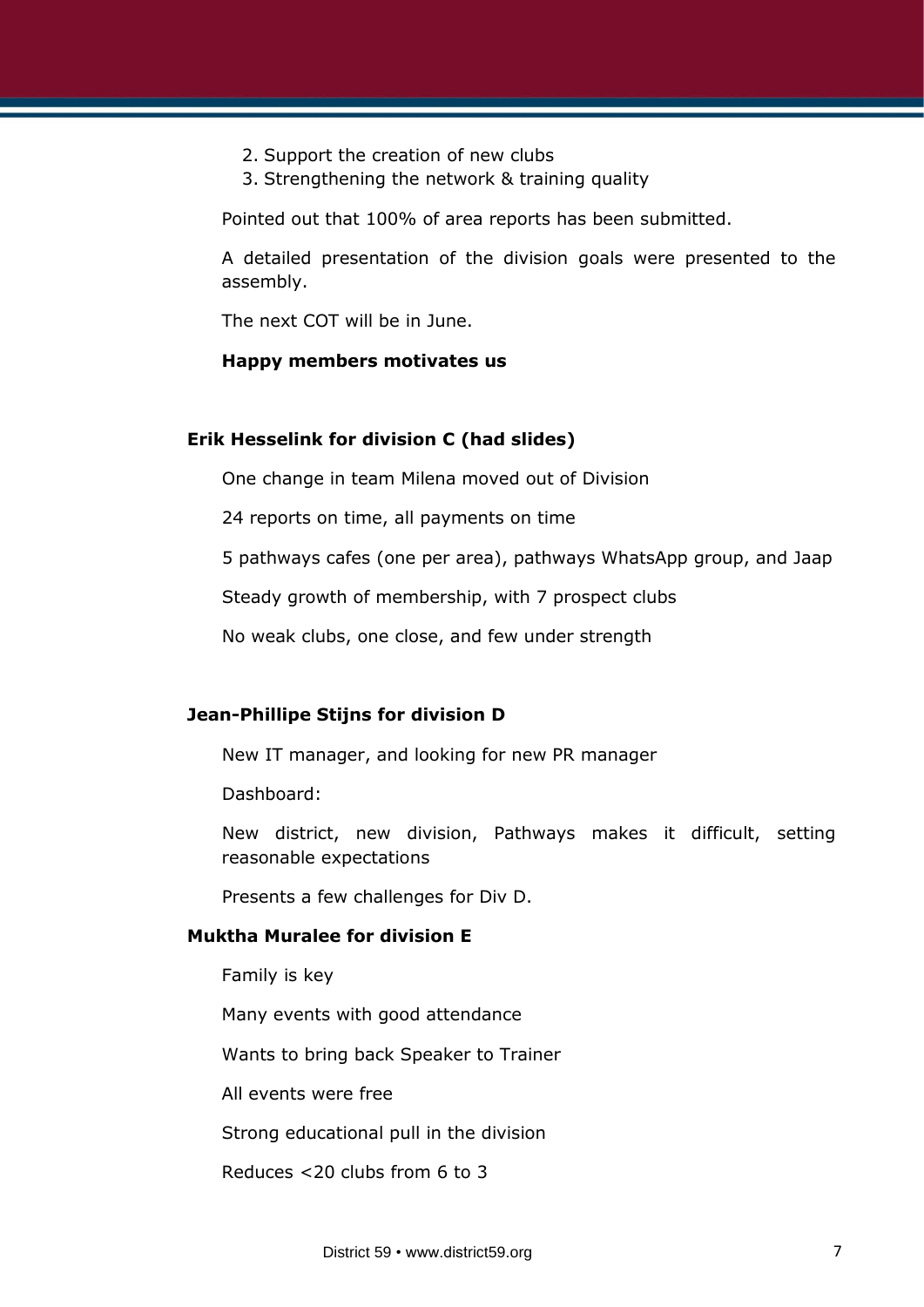Challenges: biggest to get members out of their clubs. Ask DEC for info on PR and motivating team

#### **Pascal Vilarem for division F**

No team changes

Challenges team to host a common TLI during the next round of COT

#### O. District leadership committee update

Marike to present on behalf of committee

#### Presents updated timeline

36 positions to be filled, 41 applications, 5 open roles: PR man, admin, Div B, AB1, AB4

The candidates timeline is presented.

Please read protocol 9.0 on campaigning, point 3 is highlighted (9.0.7 A)

#### P. District Alignment committee report

Siegfried will present on behalf on Todd Buell alignment chair

A C D and E will change

**Jean-Phillipe:** How is it decided whether to realign an area or not? **Robert:** Alignment is done in a way to best service the clubs and members in the areas and divisions.

#### Q. Marseille update

Pascal presents an update on the spring conference plans

There will be a change of venue. The one initially selected was not a good choice.

The change in venue should not impact hotel bookings already made.

The keynote will be delivered by Mark Brown

#### R. Call for 2020 district spring conference

## Bids are open

3 interested parties from the audience

Guidelines will be distributed by PQD with timeline and bid process

## S. Other business

Pascal to submit mytoastmasters.club to district control.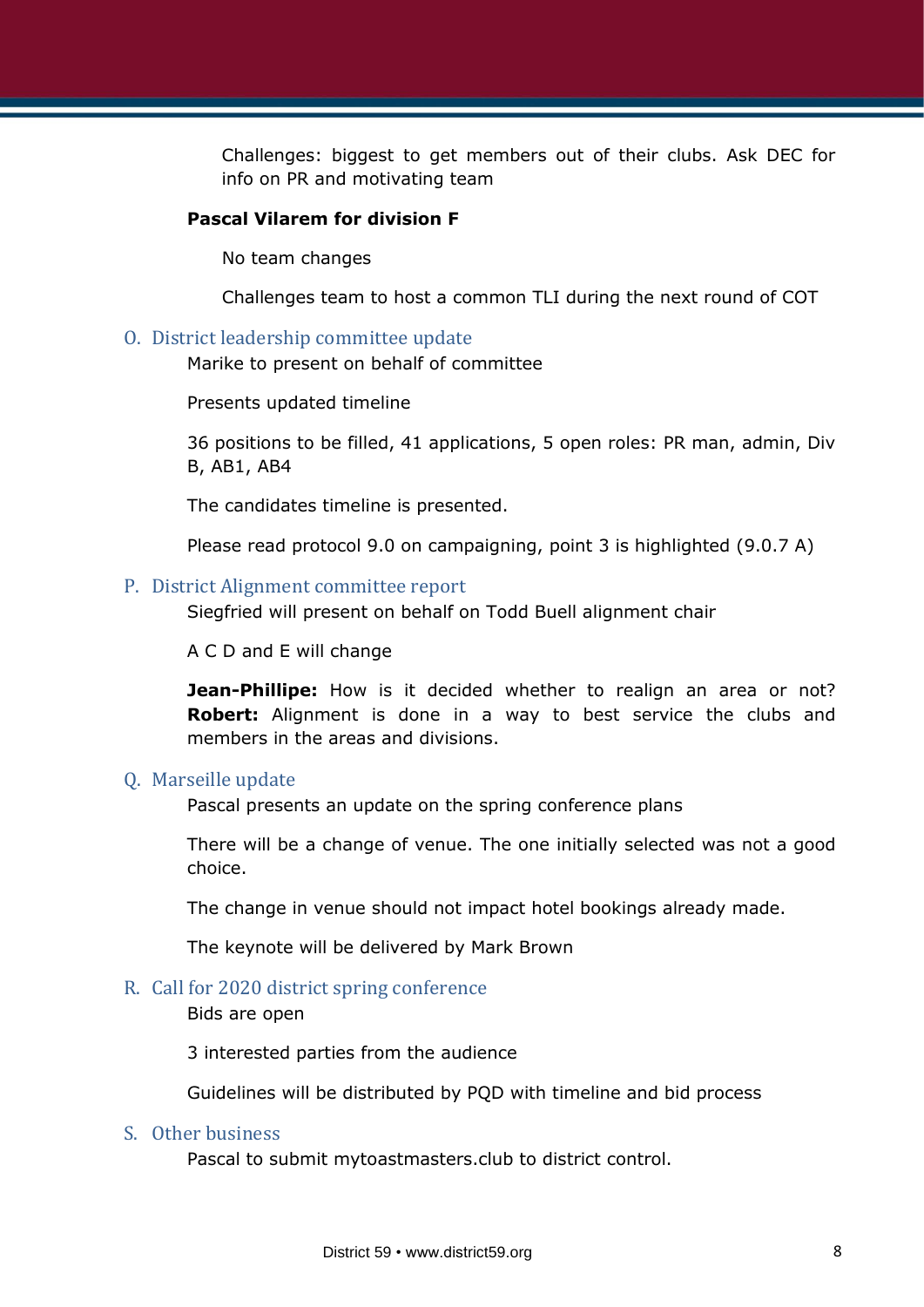A question for discussion is presented to the assembly: Should the September DOT be moved to June?

**Pascal:** Is the proposal meant to replace the Sunday afternoon training: No

**Sarah:** If the September DECM is presented by the new team, will this proposal add a third training to this year? **Siegfried:** The new team will be involved, but only after elections.

**Nicholas:** Who will organise the June training if the new team only comes into office in May? It is a constraint, to be solved?

**Mukhta:** Why is this question raised? **Colleen:** There was a concern that some Area and Division directors can be better served and prepared by being trained before the term starts.

**Valbona:** It comes into conflict with already organised COT, people will not come if in conflict

**Marion:** Speaks in favour of the question. Would like a much more structured session before, but is happy with a good May training

**Pascal:** Feels that the trio training in August is good input for the DOT if it is continued to be arranged in September

**Marta:** Having training for the Area directors before presenting their COTs is a good thing. It is complicated by the constraint of summer holidays and COT dates that are already set.

**Angellica:** Handover is important to help with this issue. Felt prepared because had a good handover

**Muktha:** Proposes the May training to become the responsibility of the outgoing team to prepare the incoming team for the next 3 months.

**Pascal:** Proposes a survey to gather input from the Area and Division directors for the training in May to ask what was missed at the beginning of term.

**Fabian:** Contact Ana to get input about a handover survey she has done.

Q&A

**Marta:** please send clear communication to the district and clubs . **Helena:** Please look at the header for the topic of the mail.

**Mariana:** Some pathways coordinators missed the survey sent out by Jaap. Why were the AD's not included?